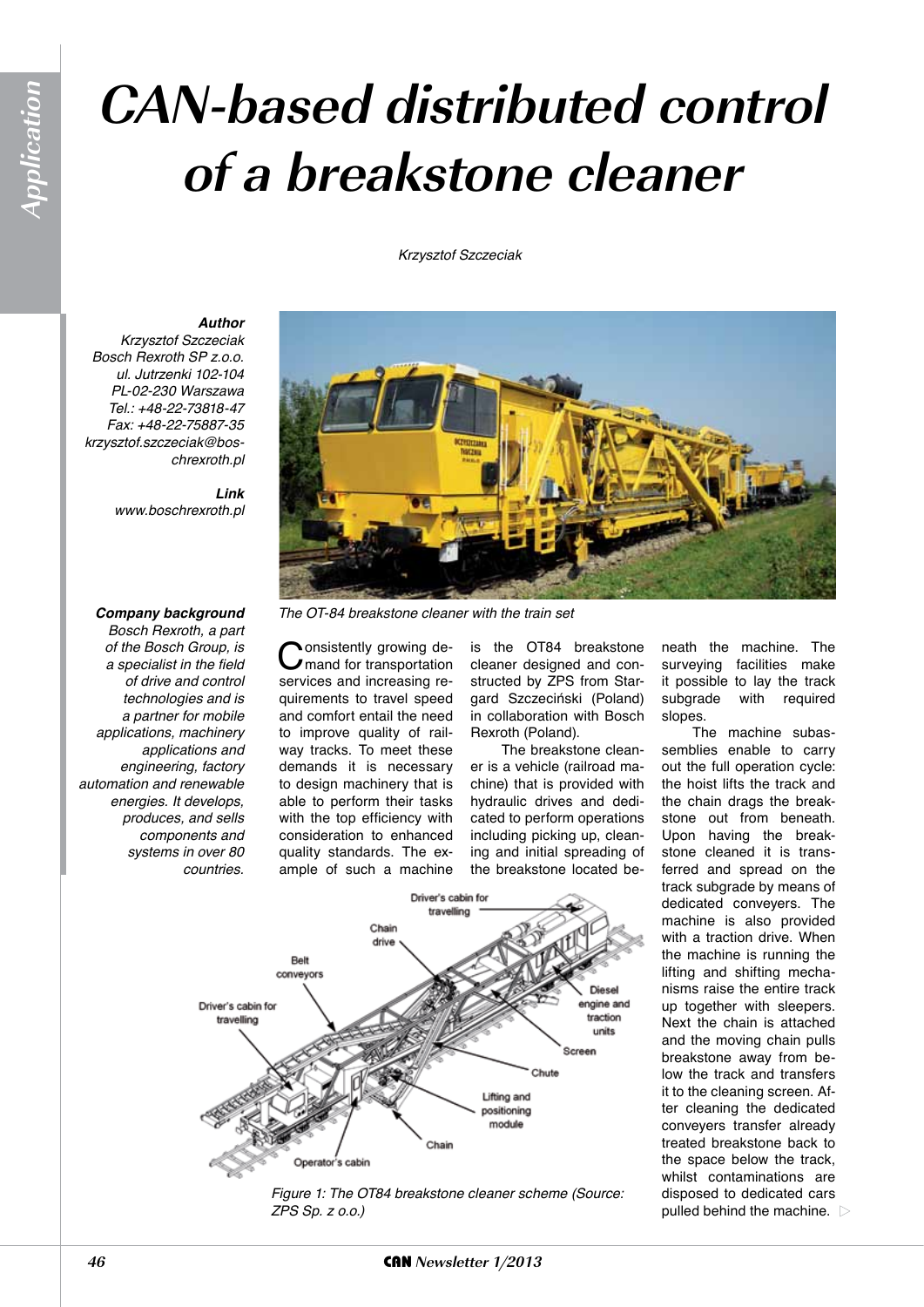

We offer CAN and CANopen training for development engineers and system integrators. Topics include application fields, physical layer, protocol, communication services, standardization, and certification.

## CAN/CAN FD **training**

2013-05-14 Nuremberg (DE) 2013-12-10 Nuremberg (DE)

## CANopen **training**

2013-04-16 Copenhagen (DK) 2013-05-15 Nuremberg (DE) 2013-06-05 Parma (IT) 2013-07-11 Nuremberg (DE) 2013-10-10 Nuremberg (DE) 2013-10-22 Berlin (DE) 2013-10-23 Vaasa (FI) 2013-11-06 Nuremberg (DE) 2013-11-13 Utrecht (NL) 2013-12-03 Gothenburg (SE) 2013-12-11 Nuremberg (DE)

# **Special** CANopen **training**

2013-03-12 Safety Nuremberg (DE) 2013-03-13 Subsea Nuremberg (DE) 2013-03-13 Special purpose cars Nuremberg (DE)

# **Information days**

2013-12-04 CAN FD TechDay  $C\sqrt{N}$ Frankfurt (DE) 2013-12-10 CAN and CANopen Trends and markets Nuremberg (DE)

## **In-house seminars**

CiA offers in-house seminars for companies with specific training requirements. The agenda of an in-house seminar is tailored to the customer's needs.

2013-10-01 Safety Nuremberg (DE) 2013-11-12 Special purpose cars Nuremberg (DE) 2013-12-04 Subsea Oslo (NO)

**For more details please contact the CiA office at events@can-cia.org www.can-cia.org**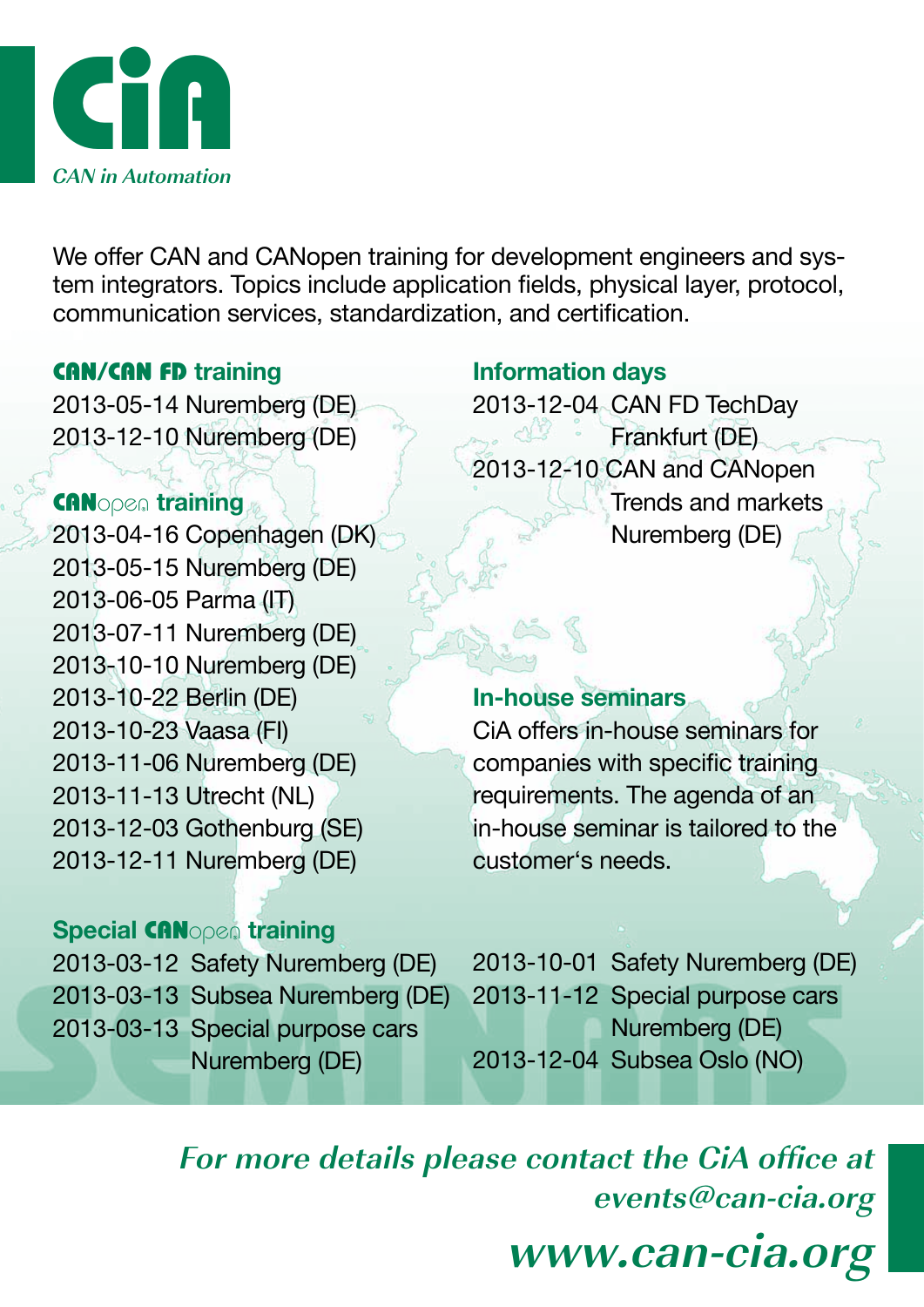#### **The OT84 breakstone cleaner in figures**

Machine length: 27 m Machine weight: 105 t Power: 900 HP Maximum speed: 80 km/h Number of handled inputs: 243 of that 36 proportional inputs Number of handled outputs: 111 of that 51 proportional outputs Number of controllers: 5 Number of hydraulic pilot valves with CAN interface (EPM2): 39 Number of independent CAN paths: 7 Number of displays: 5 Number of CAN I/O modules: 5 Number of inclinometers wit the CAN ports: 5 Number of measurement lines with CAN interfaces: 4

Modules of RF remote control: 2 (few dozens of binary inputs per each)

### **The control system**

To enable smooth and reliable execution of these operations the machine is provided with the Bodas distributed control system. Each of aforementioned subassemblies has its separated controller that handles associated components of the control system (sensors, actuators, output signals and solenoid hydraulic valves). The machine comprises four controllers of the RC8-8/22 type (for traction units, conveyers, chain and screen) as well as the RC36-20/30 controller. All controllers communicate with each other via the CAN network and exchange the most important data, including values of process and control variables as well as information about disturbances. The RC36-20/30 controller acts as the network master unit to monitor and supervise operation of other slave controllers. It is also responsible for the tasks related to handling communication interfaces (displays, joysticks, actuators, output signals and RF controllers). In addition, it controls auxiliary hydraulic functions, such as air conditioning, lighting and others. Nevertheless the control system acts as the whole integrity of five controllers, each individual unit has been designed to perform its functions independently as an autonomous device,

even if installed on another machine.

The control system supervises and manages operation of the entire machine and helps the operator out in performing many jobs. Its advanced feature is automated control of the chain slope and depth to achieve proper embankment shape (see Figure 7). Owing to automation of the basic tasks the operator is capable to focus his attention on the process of the

breakstone collection and final spreading. Operation of the belt conveyors and the screen as well as traveling of the machine is partly automated. The conveyors and the screen start automatically with speed control. Also the slope angle of the screen can be positioned to achieve the most efficient operation of that unit. The traveling speed during the machine operation is automatically adjusted to the chain resistance.



Figure 6: Display in the operator's cabin (basic screen)



Figure 7: Display in the operator's cabin (screen for chain *leveling)*



*Figure 2: Applied DI3 display*



*Figure 3: The 36-20/30 master controller*



*Figure 4: Pilot valve with CAN interface* 



*Figure 5: Joysticks with CAN ports*